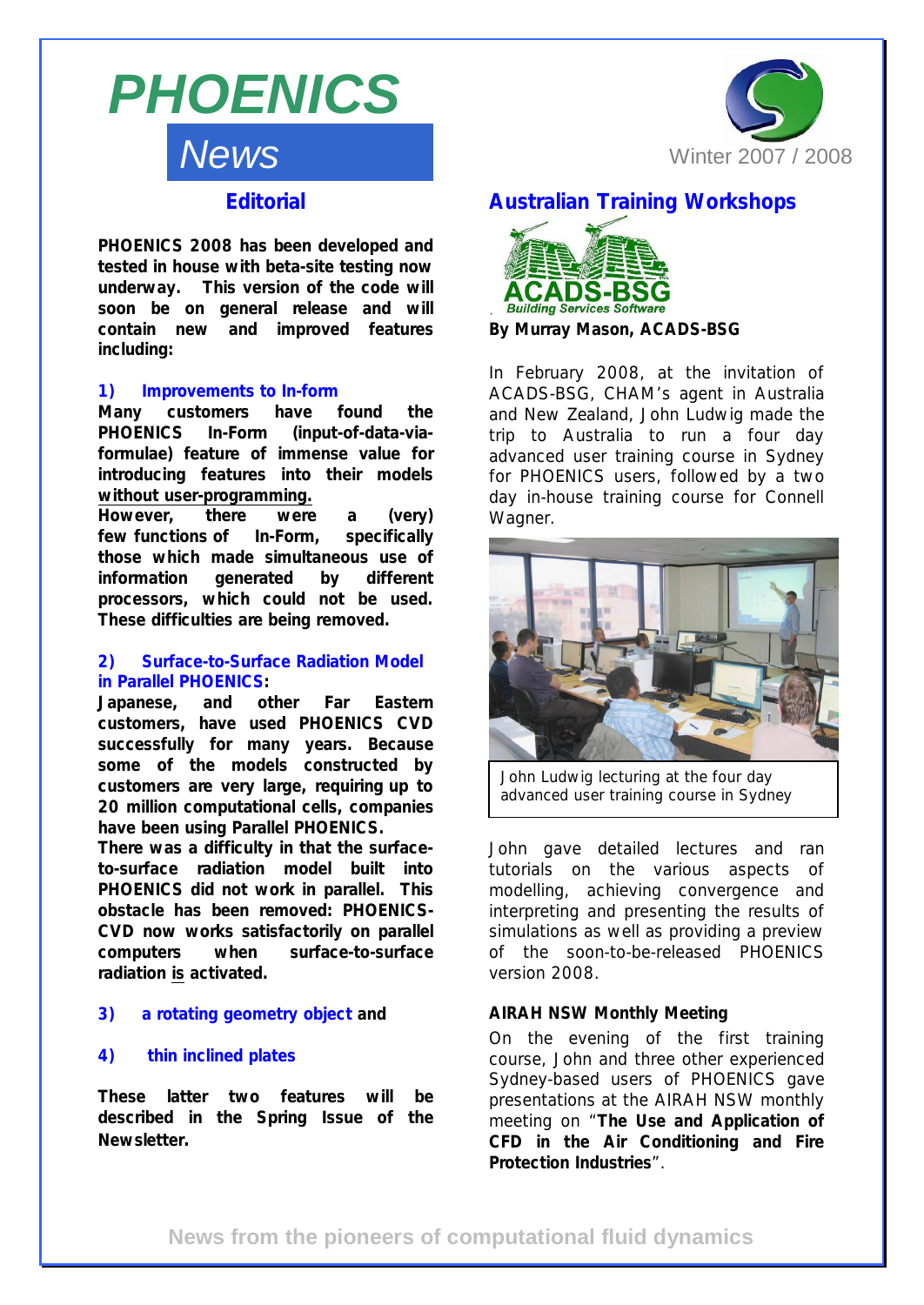# *News PHOENICS*

This meeting was attended by 80 AIRAH members and guests, and promoted some lively discussion. As first speaker, John provided an overview of CFD and PHOENICS. He then presented three case studies:

- Spread of smoke through a complex car park as a result of a car fire on one of the lower floors.
- The application of PHOENICS to Steady-state Simulations of the Internal Flow within a Multi-storey Building and
- The application of PHOENICS to Large-scale Environmental Flows

**Jamie Vistnes**, Senior Fire Safety Engineer with Stephen Grubits & Assoc then gave a presentation on "The Use of CFD for Alternative Solutions for the Building Code of Australia and AS1668". Jamie also presented three case studies:

- Fire and smoke modelling in a large multi-story shopping centre
- Fire and smoke modelling in an underground railway station and
- Alternative solutions for a car park ventilation system

Next, **Adam Kyle** made a presentation prepared by Richard Palmer, an Environmental Design consultant with Advanced Environmental, on "Case Studies on Displacement Ventilation." These case studies were on the use of PHOENICS to model:

Exhausting perimeter loads in a retrofitted displacement ventilation system in an office utilising a light shelf that channels hot air into a perimeter bulkhead.



The evaluation of alternative supply air options to achieve Temperature limits over a painting zone in an art gallery requiring AAA conditions

The fourth speaker was **Qian Wang**, a CFD specialist from the Arup STG group in Sydney who is also a specialised ESD designer, a Green Star accredited professional and NABERS/ABGR Accredited Assessor. Qian presented 3 case studies:

- Using PHOENICS to determine the Green Star Air Change Effectiveness for an Office floor with a VAV system with high induction swirl diffusers.
- Using PHOENICS to determine the Green Star Air Change Effectiveness for an Office floor with Chilled Beams and high induction swirl diffusers.
- A CFD study undertaken using PHOENICS to determine hot spots in a cooling system using CRAC (Computer Room Air Conditioning) Units for an IT Rack Installation



*The AIRAH NSW meeting on "The Use and Application of CFD in the Air Conditioning and Fire Protection Industries".*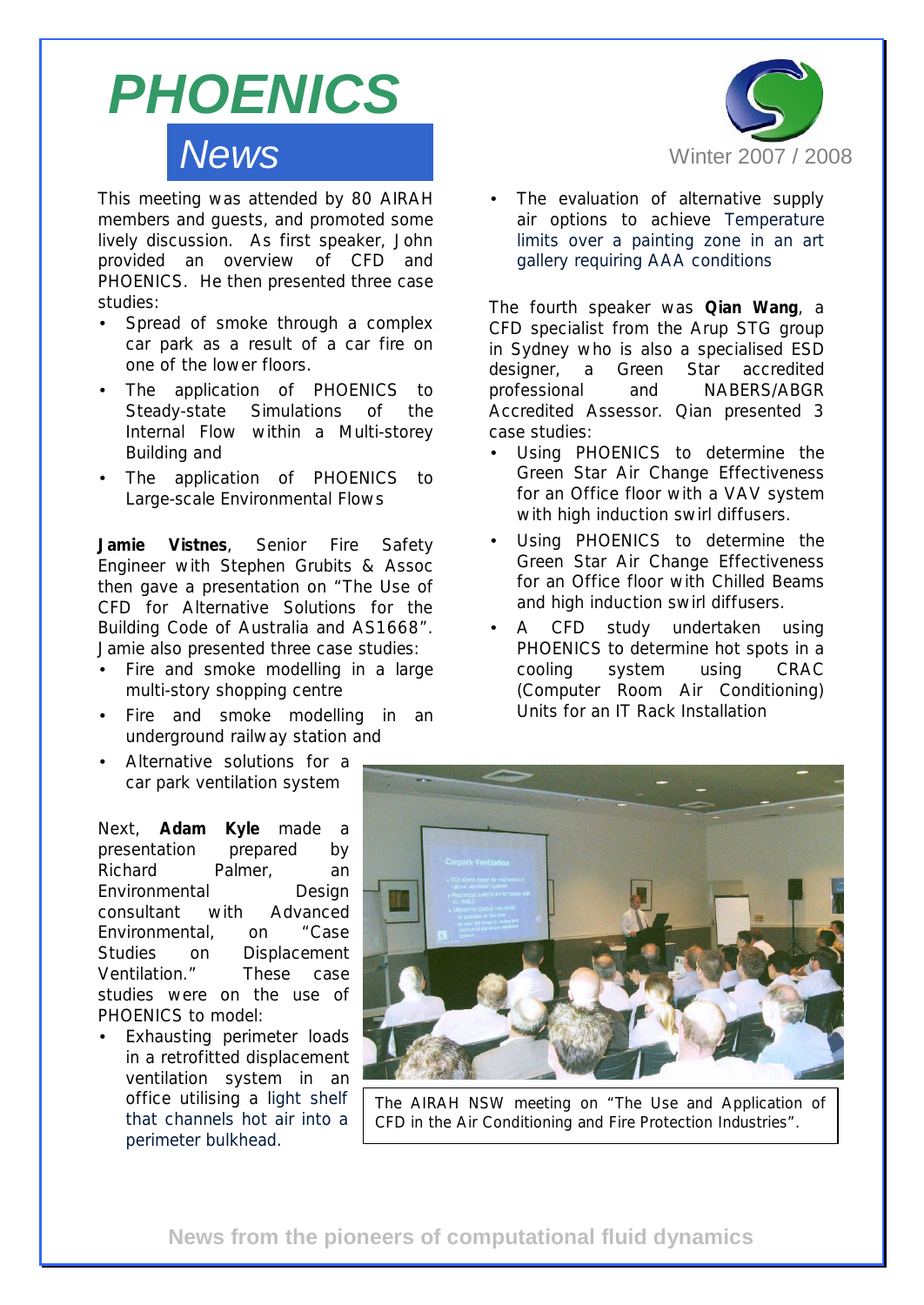

# **Stockholm Congress Hall Case Study**

PHOENICS-using consultants, CFD Service in Sweden, employed PHOENICS/FLAIR for a ventilation performance study of a planned congress hall in Stockholm.



The model envisaged an event, such as a Nobel Prize dinner, with clusters of tables with diners, each with a heat release (@ 80W/p). Additional heat sources from the sun and artificial lighting were included, but the heat from people was the largest element.



The major concern was the relatively large velocities predicted at floor level, the causes of which were not fully understood. A steady-state solution was run for 4000 sweeps. Doubts were raised about the validity of the case setup when it did not fully converge.



However, in practice, what happened was that the predicted solution gently changed as the iteration progressed. It became clear that the real flow was not steady, and that the inability to reach absolute convergence reflected the unsteadiness in the flow.



#### **New features in FLAIR**

As will have become evident from this newsletter, one of the most prevalent uses of PHOENICS relates to HVAC (Heating, Ventilation & Air Conditioning), and related applications such as fire, smoke, and pollution dispersion for both internal and external flow scenarios. The special-purpose product developed for this market is called PHOENICS/FLAIR.

Some of the new features of FLAIR include:

- i) Thin inclined plate
- ii) Free rotation of all diffuser types
- iii) Fire/smoke modelling incorporating further NFPA / CIBSE standards
- iv) Surface-to-surface radiation
- v) Improved CAD-to-CFD options

To come later this year: improved solar radiation and wind direction features, links to an energy database, many more CAD import options, and better postprocessing graphical options.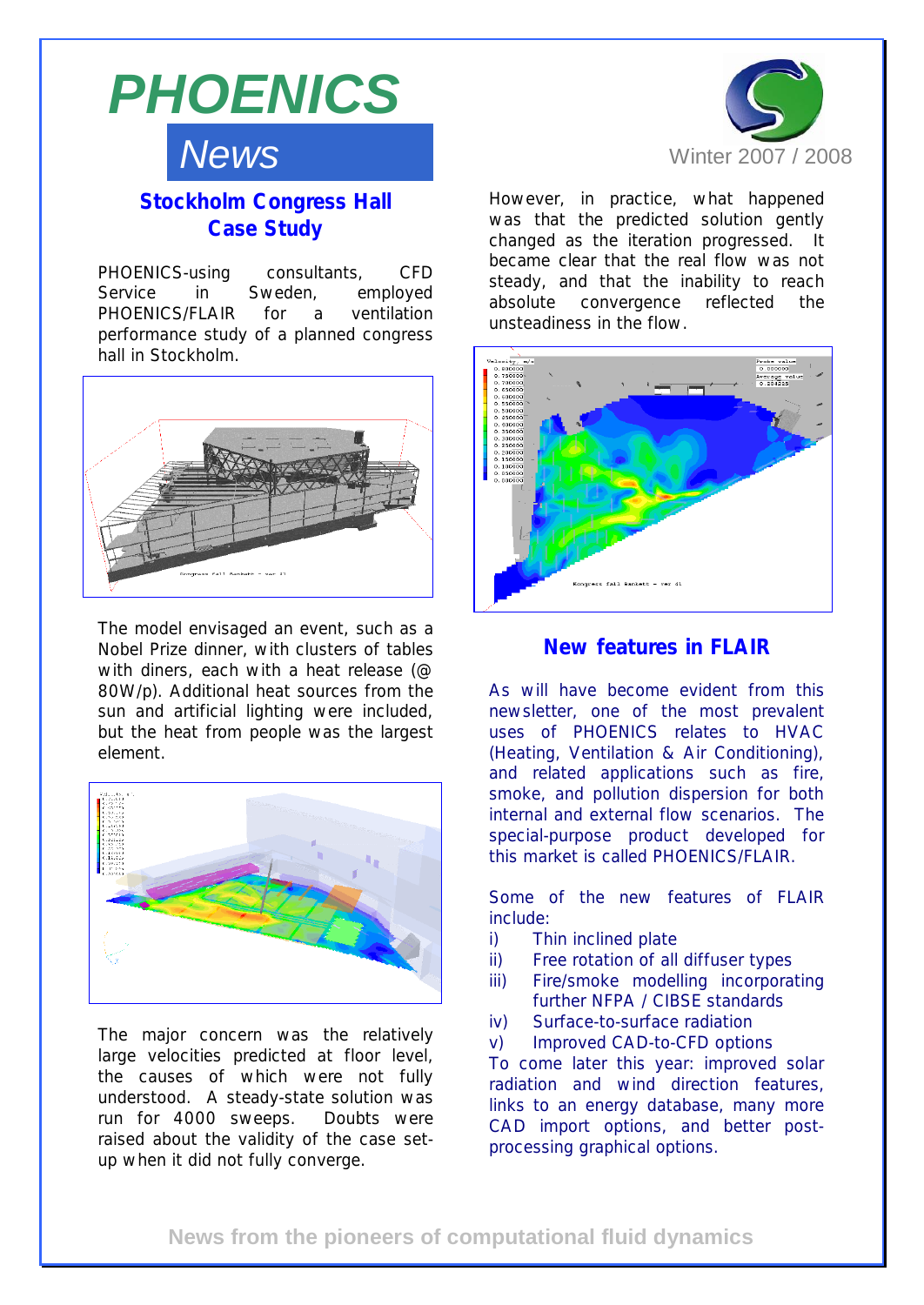

This year, CHAM's Consultancy Team has been particularly active in the United Arab Emirates, undertaking ventilation and fire studies in tunnels, building atria and underground car parks.



One such project, on behalf of consulting engineers, Pell Frischmann, focussed on the smoke extraction system in the glassfronted 20-storey atrium of the prestigious "Lagoon Club" hotel complex in Abu Dhabi.



Cases were run for both steady state and transient conditions to simulate the potential thermal and visual conditions resulting from a furniture fire in the hotel lobby area up to the point at which firecontrol and smoke-extraction measures were put into operation.



# **Parallel Performance**

CHAM Japan's customer, ASMO, (manufacturer of small motor systems products for automobiles, office automation machines, etc) uses the 64bit parallel Windows version of PHOENICS for flow simulation around parts of a car.

The following graphs show the results for a medium case (12.5 million cells) and a larger case (20 million cells). Interestingly, the speed up ratio for the large case is better than that of the medium case.



**News from the pioneers of computational fluid dynamics**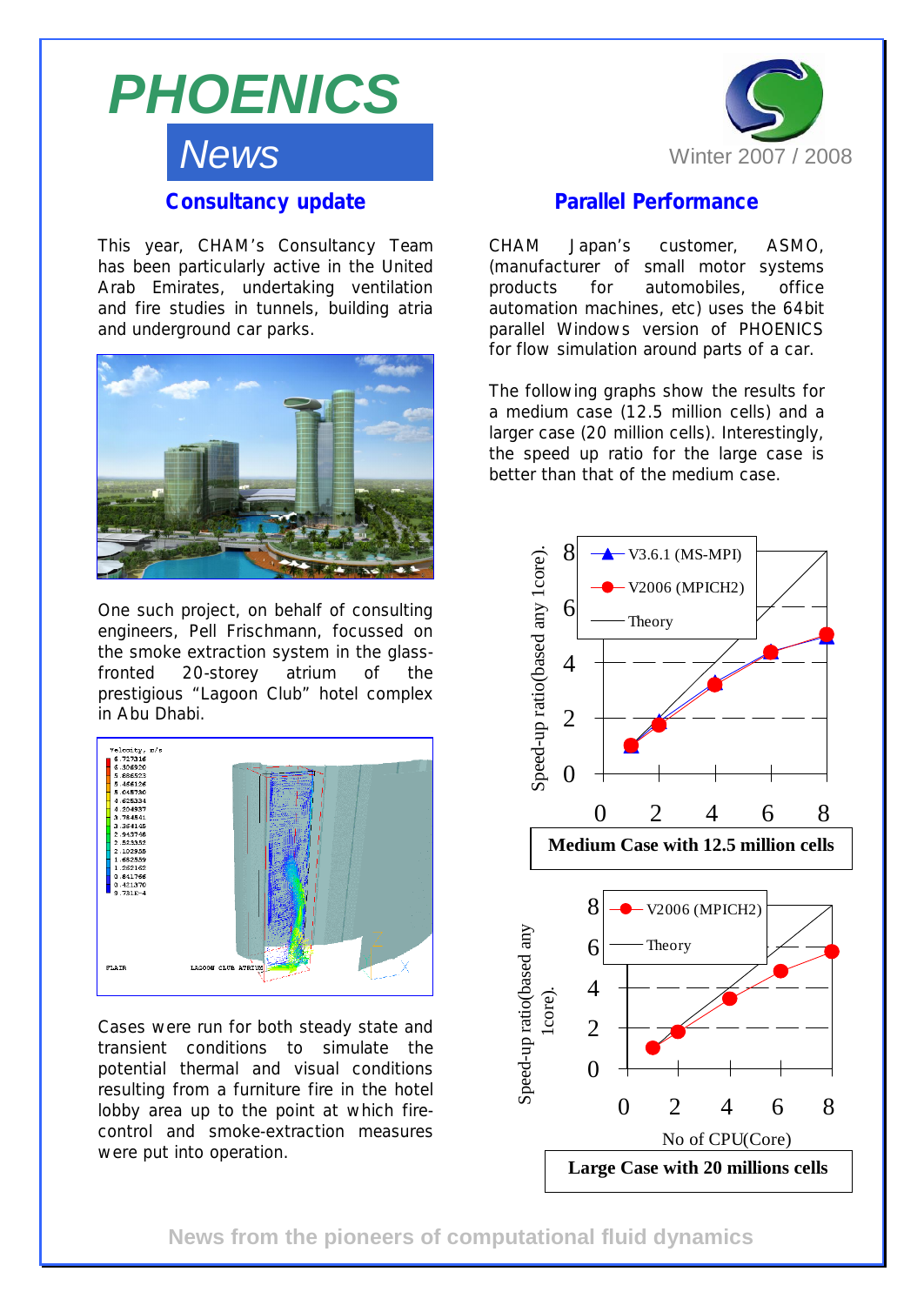

# *News*

**F1 in Schools Update World Championships 2008**

28 teams from 18 countries will compete in this year's world championships to be held in Kuala Lumpur from 18-20 March, during build up to Formula 1 Petronas Malaysian Grand Prix.



### **F1 VWT Expansion in USA**

East Cobb Middle School in Atlanta Georgia is the first appointed Centre of Excellence in the USA, running a site license of the F1 VWT (Virtual Wind Tunnel) PHOENICS subset. Starting only in 2008, the teacher, Fred Stillwell has been running workshops for the F1 in Schools Challenge for students from all over Georgia, during which time they focus upon the F1 VWT. He has an average of 28 students per weekend,

with teachers and parents getting involved.

Juli Keplar, Vice-President of US distributors, Denford USA Inc, says "We are really seeing an increase in awareness in that State about the F1 in Schools Challenge, and many schools have committed to putting the [F1 VWT] program into their schools this fall … Fred is showing school administrators



how this program can get students excited about coming to class and raising test scores in Science, Math, English and a true interest in students feeling confident enough to pursue engineering courses/careers. The administrators are thrilled with the results from the workshops and want on board!

Fred's students are designing a CHAM racecar for this racing season as a thank you. Fred will be sending pictures when finished."



To date, nearly 700 copies of the PHOENICS-based F1 VWT software have been sold worldwide. This year sees the release of the Mk V version that will incorporate the changes in design regulations for the R-Type geometry, and make an allowance for the new GT-Sports car grade. In doing so, CHAM will be improving the post-processing graphical options generally, and providing "button-push" macros for default views.

#### н  $\bullet$ C

for whom CHAM produces the add-on CFD module for its highly successful Thermal Simulation package, has recently been acquired by US software giant, Bentley Systems Inc. Following a recent visit, CHAM's International Sales Manager, Peter Spalding, says:

*"We very much look forward to working together with Bentley during 2008 and beyond"* 



**News from the pioneers of computational fluid dynamics**